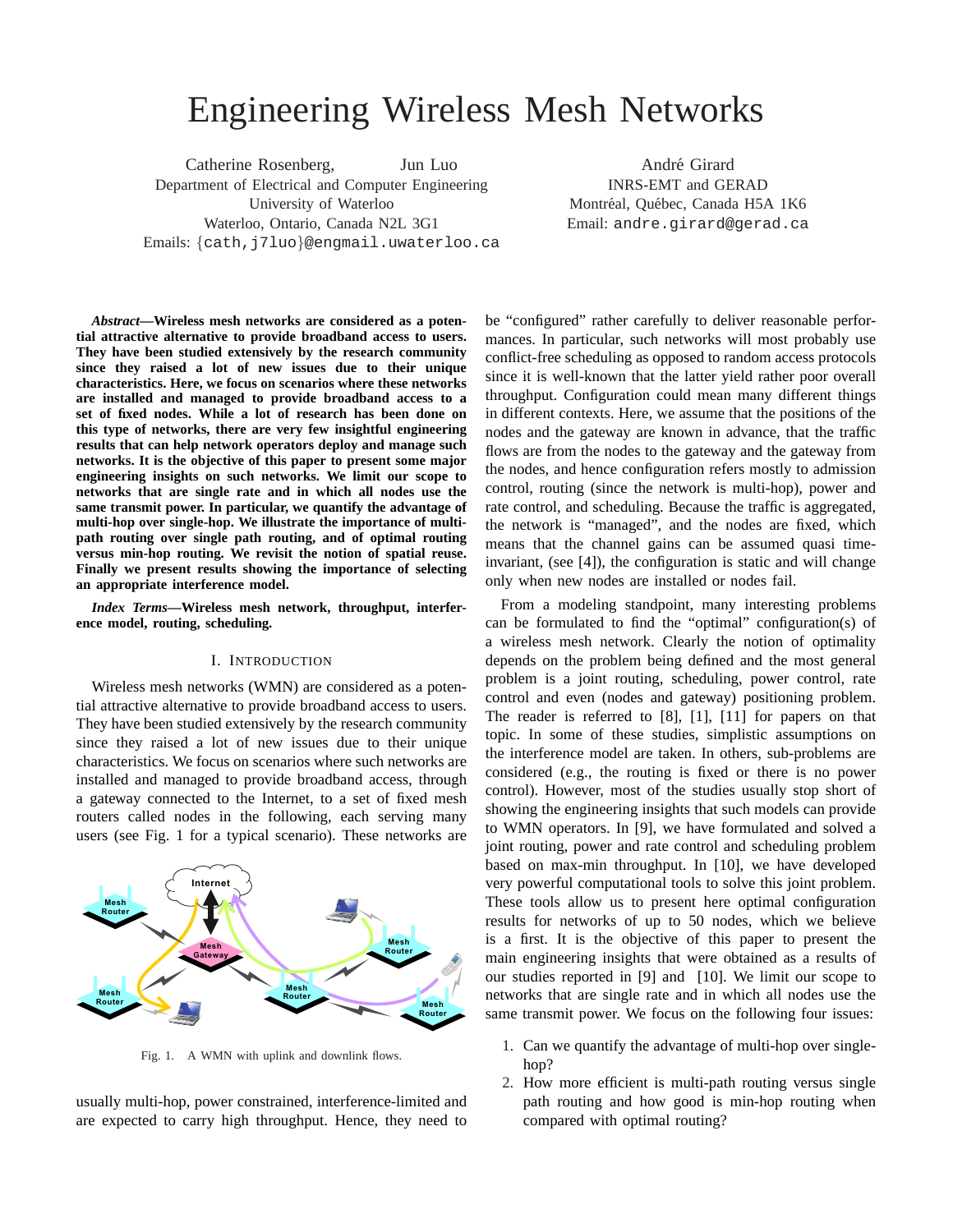- 3. What is the relationship between spatial reuse and performance?
- 4. What is the impact of different interference models on performance and configurations?

We organize the remainder of this paper as follows. In Section II, we present our modeling framework. Detailed studies to give insights on the above four questions are presented in Sections III to VII. We finally conclude our paper in Section VIII.

#### II. MODELING FRAMEWORK

We model a WMN as a set  $N$  of *nodes* and a set  $\mathcal{L}$ of *directional links*, with  $|\mathcal{N}| = N$  and  $|\mathcal{L}| = L$ . Each node  $i \in \mathcal{N}$  has a location  $(x_i, y_i)$ . We denote by  $\mathcal{L}_i$  the set of links incident (inbound or outbound) to a node i. A link  $l \in \mathcal{L}$  is identified by its source-destination pair. Let  $\mathcal{F}: |\mathcal{F}| = F$  denote the set of *flows*. A flow  $f \in \mathcal{F}$  is identified by its source-destination pair  $(f_s, f_d)$  and has a rate  $\lambda_f$ . In the following subsections, we will describe the network operations, the physical layer model, the interference models, and finally the joint routing and scheduling problem that we are solving to configure the network. The descriptions are based on the assumptions made earlier (single power, single rate, etc.). The models proposed and analyzed in [9], [10] are much more general.

# *A. Network Operation*

To bridge the gap between the optimization problem that we will present in Section II-D, which is based on a fluid model, and the "realistic" WMN that we want to configure, we present below a brief description of the network operation as we see it and highlight how our model departs from this reality. We assume that time is slotted, exactly one packet can be transmitted per time slot and that there is no packet loss. The time slots are organized in frames.

**Routing**: We consider multi-path routing in this paper except when otherwise stated. We denote by  $\mathcal{R}_f$  the set of all routes that can be used by f and by  $\mathcal{R}_f^l$  the set of routes of f going through link l. The fraction of flow f routed on or f going through link t. The fraction of how f follow on<br>  $r \in \mathcal{R}_f$  is  $\phi_f^r$ , hence  $\sum_{r \in \mathcal{R}_f} \phi_f^r = 1$ . Let  $\phi = [\phi_f^r]_{r \in \mathcal{R}_f, f \in \mathcal{F}}$ .

**Scheduling**: Denote by  $S$  the power set of  $C$ . A link schedule is an |S|-dimensional vector  $\alpha = [\alpha_s]_{s \in \mathcal{S}}$  such that  $\alpha_s > 0$  if  $s \in S$  is scheduled, otherwise  $\alpha_s = 0$ . We interpret  $\alpha_s$  as the fraction of time slots in the frame allocated to a link set s. We will define later the notion of independent sets and  $\alpha_s > 0$  only if s is one. We require that in a frame  $\sum_{s \in \mathcal{I}} \alpha_s \leq 1$ . Our problem formulation defined later does not explicitly assign time slots within a frame to independent sets but compute the values of  $\alpha_s$ . Although there are many ways to assign time slots within each frame, a specific assignment does not affect network throughput although it does have an impact on other QoS requirements such as delay and jitter. We do not address the scheduling problem to this level of details in this paper; interested readers are referred to [2] and the references therein.

**Admission control**: The joint routing and scheduling problem that we will formulate in Section II-D yields the optimal rate vector  $\lambda^*$  used for admission control, i.e., a flow f is rate-controlled to  $\lambda_f^*$ .

## *B. Physical Layer Model*

Each link  $l \in \mathcal{L}$  is identified by  $o(l)$  its transmitter and,  $d(l)$  its receiver. P is the transmit power used by all nodes (including the gateway) and  $c$  denotes the data rate of the links in bits per second since we have assumed that there is only one modulation/coding scheme.

We assume that in a given time slot, a packet transmission on a link l is successful if the *signal to interference plus noise ratio* (SINR) is greater than a threshold  $\beta$ , namely:

$$
\gamma_l = \frac{G_{ll}P}{N_0 + \sum_{l' \in \mathcal{A}_l} G_{l'l}P} \ge \beta \qquad \forall \ l \in \mathcal{L} \tag{1}
$$

Here  $G_{ll}$  denotes the channel gain on l,  $G_{ll}$  the channel gain from  $o(l')$  to  $d(l)$ ,  $\mathcal{A}_l$  is the set of links  $l' \neq l$  that are active in the time slot under consideration, and  $N_0$  is the average thermal noise power in the operating frequency band. The channel gain of a link  $l$  of length  $d$  is assumed to be given by  $K_l(d/d_0)^{-\eta}$ , where  $K_l$  is taken to be 1 here without loss of generality,  $d_0$  is the close-in reference distance and  $\eta$  is the path loss exponent.

#### *C. Interference Models*

We now present several interference models that yield different link conflict structures. The essence of each conflict structure is the concept of *independent set* (*ISet*)<sup>1</sup>: a set of links that can operate at the same time without interfering with each other. We denote by  $\mathcal I$  the set of all ISets and by  $\mathcal I_l$  the set of ISets that contain link l.

*1) Node Exclusion (NX) Model:* Two links  $l = (i, j)$  and  $l' = (i', j')$  do interfere with each other if  $i = i' \vee i = j' \vee j =$  $i' \vee j = j'$ . Therefore, a set  $s \subseteq \mathcal{L}$  is an ISet only if:

$$
i \neq i' \land i \neq j' \land j \neq i' \land j \neq j' \quad \forall l, l' \in s. \tag{2}
$$

*Remark*: This NX model is **common** to all other interference models, as the radio constraints it represents, namely that a node cannot transmit and receive at the same time, transmit to multiple nodes at the same time or receive from different nodes at the same time, are our assumption.

*2) Interference Range Model:* This model has been proposed by [8]. Denote by  $d_{ij}$  the distance between nodes i and j. For two links  $l = (i, j)$  and  $l' = (i', j')$ , let  $d(l', l) = d_{i'j}$ . Given the transmit power P and the SINR threshold  $\beta$ , we denote by r the maximum transmission range  $r = d_0(\beta N_0/P)^{-1/\eta}$ . We also define a parameter  $\sigma \ge 1$ to represent the fact that the interference range is usually larger than the transmission range. Therefore, the links l and  $l'$  belong to the same ISet s iff the NX condition (2) is met and both conditions  $d(l', l) > \sigma r$  and  $d(l, l') > \sigma r$  hold.

<sup>&</sup>lt;sup>1</sup>This terminology could be slightly misleading since it is not equivalent to the independent set concept in graph theory. However, we use it in order to be consistent with the literature.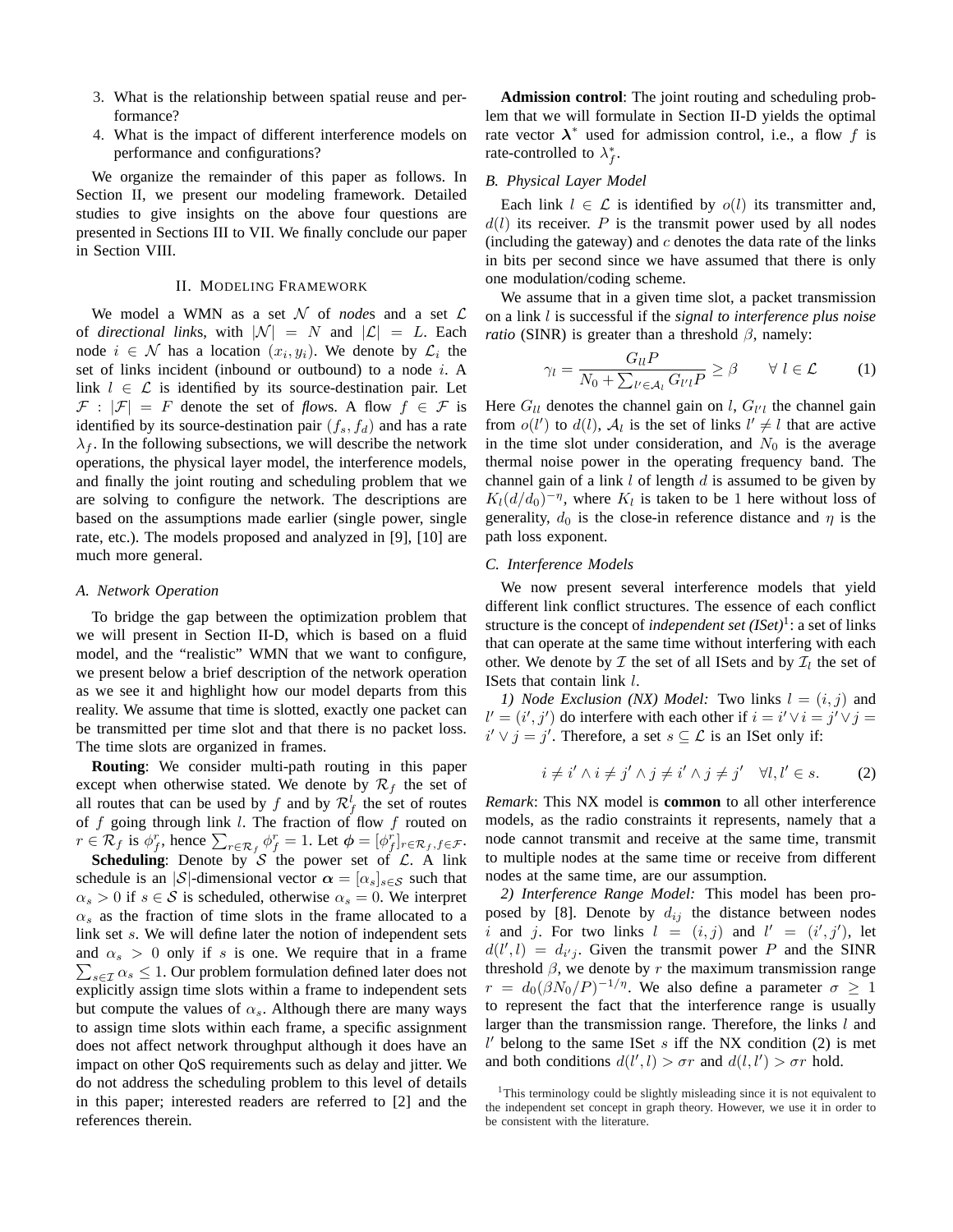Note that under this interference model, a set of links is an ISet if the two conditions above are met for all pairs of links in the set.

*3) Capture Threshold Model:* This is the model used in the *ns2* network simulator [3]. In this model, taking into account our assumption that all the transmit powers are the same, link  $l'$  interferes with link  $l$  if

$$
\frac{G_{ll}}{G_{l'l}} < \beta \tag{3}
$$

Therefore, the links  $l$  and  $l'$  belong to the same ISet  $s$  iff the NX condition (2) is met and both conditions  $G_{ll}/G_{l'l} \geq \beta$ and  $G_{l'l'}/G_{ll'} \geq \beta$  hold.

Note that under this interference model, a set of links is an ISet if the two conditions above are met for all pairs of links in the set.

*4) Additive Interference Model:* Whereas the two previous interference models are only concerned with pairwise (binary) link conflict, this model [6] captures a more realistic situation: the interference to a certain link is the cumulative interference from multiple links that are active at the same time. Hence, under this interference model, a set  $s \subseteq \mathcal{L}$  is an ISet iff:

$$
\frac{G_{ll}P}{N_0 + \sum_{l' \in s:l' \neq l} G_{l'l}P} \ge \beta \quad \forall l \in s.
$$
\n(4)

and the NX condition (2) is met.

# *D. Joint Routing and Scheduling Problem (JRSP)*

We are now ready to formulate a class of joint routing and scheduling problems. Note that since we have assumed that all nodes use the same transmit power and the same modulation/coding scheme, this class of problems does not include power control (see [9] for a more general version of this problem). While the network operation was described above in terms of time slots and packets, the JRSP is based on a fluid model. The inputs of this class of problems are:

- $N$  a set of N nodes along with its location vector  $[(x_1,y_1),\cdots,(x_N,y_N)],$  where  $(x_i,y_i) \in \mathbb{R}^2$  for  $i \in \mathcal{N}$ .
- $\mathcal{L}$  a set of L links given a transmit power P and a modulation/coding scheme characterized by a normalized rate and a SINR threshold  $\beta$ .
- $F$  a set of  $F$  flows characterized by its vector  $[(f_s^1, f_d^1), \cdots, (f_s^F, f_d^F)],$  where  $(f_s^i, f_d^i) \in \mathcal{N}^2$  and  $f_s^i \neq f_d^i$  for  $f^i \in \mathcal{F}$ , and its rate vector  $\boldsymbol{\lambda} =$  $[\lambda_1, \cdots, \lambda_F].$
- $U(\lambda)$  a utility (vector) function that measures the satisfaction (of the flows) on the rate vector  $\lambda$ .

Given a certain interference model (taken from those defined in Section II-C), we are interested in **maximizing** the utility  $U(\lambda)$  by optimizing over all possible routing  $\phi$  and scheduling  $\alpha$ . The solution of the problem includes the following information:

- λ ∗ the flow rate allocation vector  $(\lambda_1^*, \cdots, \lambda_F^*)$ .
- $\phi^*$ the routing control vector along with the corresponding routing paths for all flows.

 $\alpha^*$ the scheduling vector along with the corresponding independent sets  $\mathcal{I}^* = \{s | s \in \mathcal{I}, \alpha_s > 0\}.$ 

The detailed mathematical formulation of the *joint routing and scheduling problem* (JRSP) is omitted; interested readers are referred to our previous work [9] in which we focus on maximizing the minimum flow rate. In the following, rather than focusing on how to solve JRSP, we investigate in detail the engineering insights provided by the solutions of JRSP for different network topologies that are described in the next section. These solutions are obtained thanks to our recently developed computation tools [10].

# III. NETWORK SCENARIOS AND PRELIMINARY RESULTS

Among the many network topologies that we have studied, we choose the four randomly generated ones shown in Fig. 2 as representatives. For each network, we call the flow pattern



Fig. 2. Four randomly generated WMN topologies: (a)-(b) 30-node and (c)-(d) 50-node

in which every node has a flow to the gateway (represented by a "square" node in the picture) as *converging* and the pattern in which the gateway has a flow to each node as *diverging*. We assume that  $d_0 = 0.1$ m and  $\eta = 3$ . As mentioned earlier, we consider one particular utility  $U(\lambda) = \min(\lambda_1, \dots, \lambda_F)$ , and we call  $\lambda^*$  the *max-min throughput* of the WMN. Also, we fix the rate  $c = 1$ , take  $\beta = 6.4$ dB, and we investigate the optimal throughput as a function of P.

The main engineering insights for this type of networks that were reported in [9] can be summarized as follows:

- 1. The max-min throughput of such networks is a nondecreasing function of P. Hence, even if WMNs are interference-limited, it pays to use high transmit power.
- 2. The largest achievable max-min throughput (recall that it is a per-flow throughput) is  $1/N$  if the flow pattern is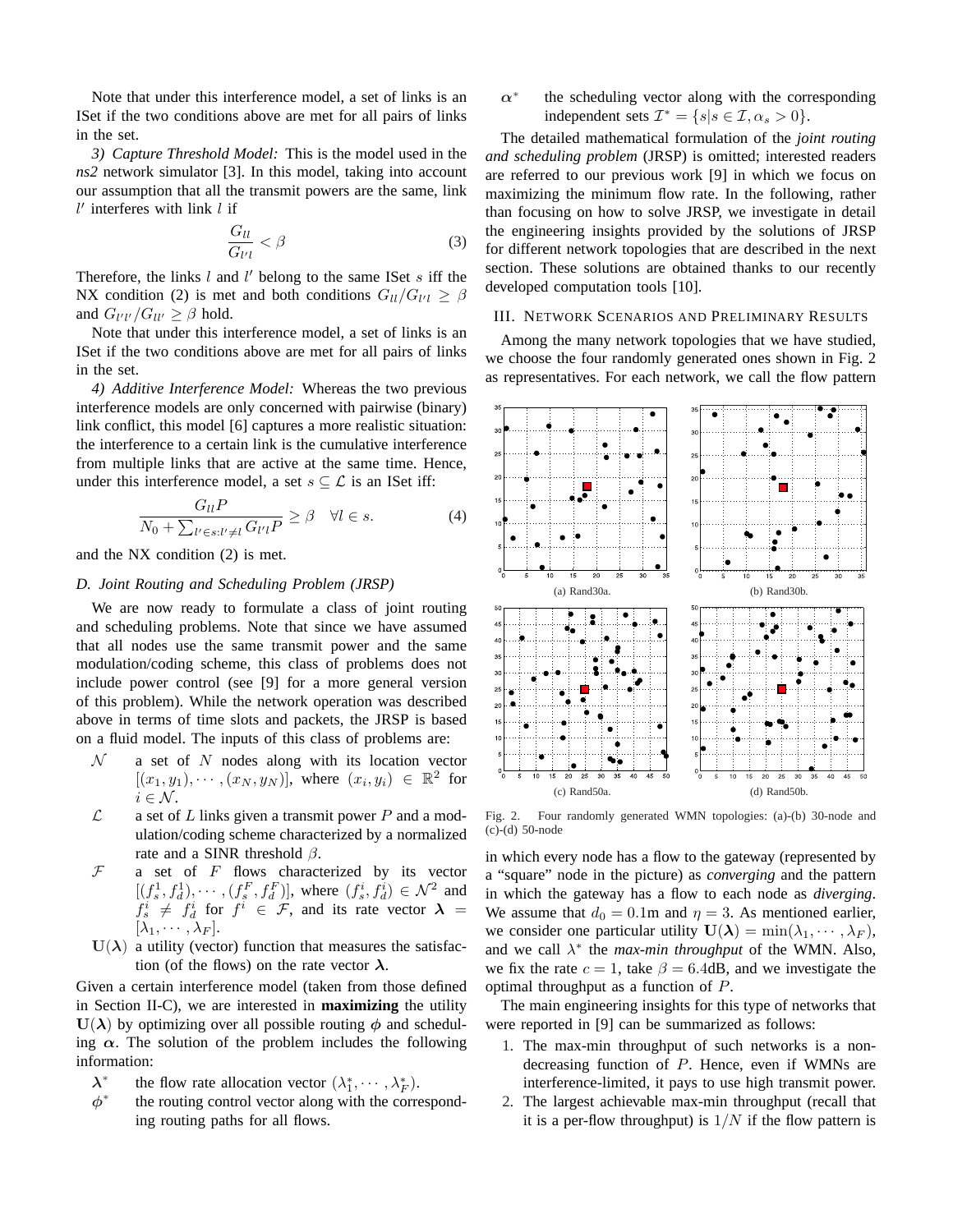diverging or converging and  $1/2N$  if the flow pattern is both diverging and converging. This max-min throughput can be achieved in a single-hop setting if the transmit power is greater or equal to  $P_{\text{SH}} = \beta N_0 (D/d_0)^{\eta}$  where  $D$  is the largest distance between the gateway and a node. Note that the throughput is limited by the fact that the gateway cannot receive (or transmit) more than one packet at a time.

3. For a given  $P$ , the max-min throughput can usually be obtained for more than one optimal configurations. Usually these configurations are so complex that no simple rule can be deduced from them. For example, it is not possible to say in general whether it is better to use power for range or for making the links more robust against interference, whether multi-path routing is crucial, and whether spatial reuse is an important indicator of good performance.

In the next sections, we provide more insights by addressing the four questions posed in the introduction. Except when stated otherwise, all the results are obtained with the additive interference model.

# IV. THE MULTI-HOP ADVANTAGE

Given a WMN of  $N$  nodes and one gateway, multihop communication obviously allows connectivity at much lower transmit powers than single-hop communication. In this section, we will discuss and quantify another advantage of multi-hop over single-hop under the additive interference model: multi-hop communication enables us to obtain the maximum achievable throughput as defined above at much lower transmit power than single-hop communication. Hence, using multi-hop, we gain both by providing connectivity at low power, something which we cannot do with single-hop, and by offering the maximum achievable throughput at much lower power which comes at the cost of a more complex network operation. Single-hop communication is much simpler since it does require routing and the scheduling is a simple roundrobin while using multi-hop involves the need for routing and more complex scheduling. However the results below indicate that this complexity is worth it.

Let  $P_{\text{SH}}$  be the transmit power that allows every node to have a single-hop connection with the gateway, and let  $\overline{P}$  be the minimum transmit power for which the maximum achievable throughput can be obtained via multi-hopping. Both  $P_{\text{SH}}$  and  $\bar{P}$  can be found at the intersection of the two vertical lines shown in Fig. 5 with the *x*-axis. We characterize this "multi-hop advantage" by  $P_{\text{SH}}/\bar{P}$ . Table I shows the above quantities for different networks. We see that multihop networking achieves the maximum achievable max-min throughput with a transmit power often 4 (or more) times lower than the power needed for single-hop communication. This is made possible by allowing spatial reuse, i.e., the activation of more than one link at a time. Using single-hop communication at  $P_{\rm SH}$ , the bottleneck is the gateway as only one link can be active at a point in time. Surprisingly, as we will show in

| <b>Network</b>       | $P_{\rm SH}$ (dBm) | $P$ (dBm) | $P_{\rm SH}/P$ (dB) |
|----------------------|--------------------|-----------|---------------------|
| Rand30a (converging) | $-22.50$           | $-28.25$  | 5.75                |
| Rand30a (diverging)  | $-22.50$           | $-29.00$  | 6.50                |
| Rand30b (converging) | $-23.25$           | $-28.75$  | 5.50                |
| Rand30b (diverging)  | $-23.25$           | $-28.75$  | 5.50                |
| Rand50a (converging) | $-18.25$           | $-26.25$  | 8.00                |
| Rand50a (diverging)  | $-18.25$           | $-25.50$  | 7.25                |
| Rand50b (converging) | $-19.00$           | $-25.75$  | 6.75                |
| Rand50b (diverging)  | $-19.00$           | $-27.25$  | 8.25                |

TABLE I MULTI-HOP ADVANTAGE:  $P_{\text{SH}}$ ,  $\bar{P}$ , and  $P_{\text{SH}}/\bar{P}$ .

Section VI, this result is obtained with relatively low spatial reuse.

Note that Table I has been obtained assuming that  $\beta =$ 6.4dB. Table II shows, for a particular network, that the multihop advantage as defined above is rather sensitive to the value of  $\beta$ . This is not surprising since the larger the  $\beta$  the lower the potential for spatial reuse.

| $\beta$ (dBm) | $P_{\rm SH}$ (dBm) | $P$ (dBm) | $_{\rm{FSH}}$<br>(dB) |
|---------------|--------------------|-----------|-----------------------|
| 6.4           | $-22.50$           | $-28.25$  | 5.75                  |
| 9.4           | $-19.50$           | $-24.25$  | 4.75                  |
| 11.2.         | $-17.75$           | $-18.75$  | 1.00                  |
| 16.4          | $-12.50$           | $-12.50$  | 0.00                  |
| 18.2          | $-10.75$           | $-10.75$  | 0.00                  |

TABLE II MULTI-HOP ADVANTAGE AS A FUNCTION OF  $\beta$  FOR RAND30A.

# V. THE MULTI-PATH ADVANTAGE AND WHAT ABOUT MIN-HOP ROUTING?

In this section, we are trying to address the following three questions:

- 1. How much do we gain in throughput by allowing each flow to be routed on as many routes as necessary?
- 2. Is min-hop routing a good routing scheme for scheduled mesh network?
- 3. Is the impact of cross-layer design on performance important?

To answer the first question, we formulated a single-path version of our JRSP. The problem becomes an integer program that is much more difficult to solve and requires a different set of computational tools. Figure 3 shows the max-min throughput obtained for a 30-node randomly generated network for both the single path and the original multi-path problem. Clearly, multi-path does not bring a significant increase in throughput since the single-path max-min throughput is never more than 2% below the multi-path value. This is true for all the scenarios that we have studied with converging and diverging flow patterns.

Answering the two other questions is much more difficult. We try to quantify the importance of cross-layer design through the choice of the routing. Many networks use min-hop routing because it is simple to compute and implement. This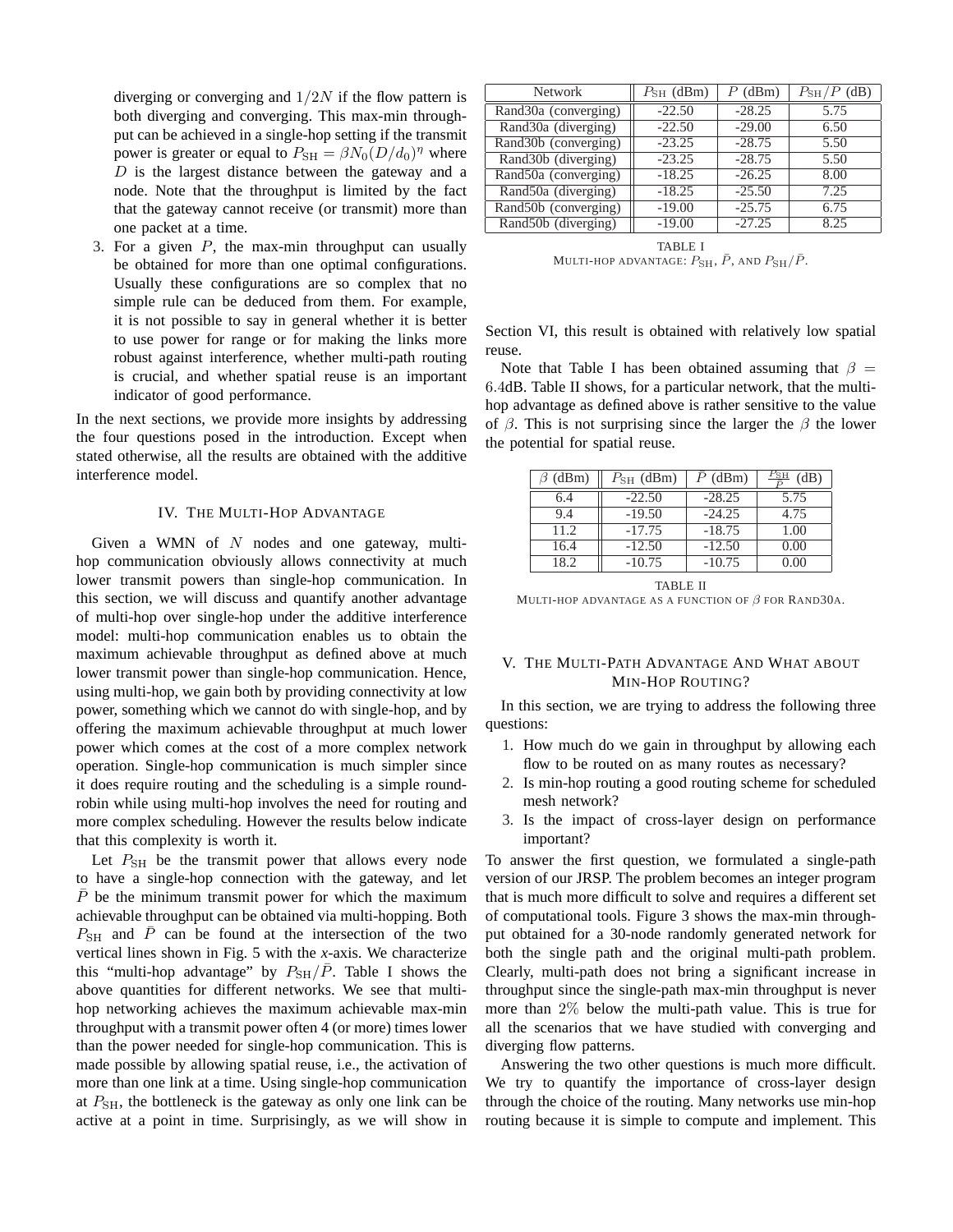

Fig. 3. Optimal multi-path and single path routings vs. min-hop routings: Rand30a with converging traffic.

can be done either without any consideration for lower layers, for example by using a simple Dijkstra's algorithm or by using some information about the lower layers to find a "good" minhop solution. We want to compare these two options with the multi-layer design that we have presented here.

Note that there might exist many min-hop paths between a source-destination pair. We computed the max-min throughput for a min-hop routing obtained by using Dijkstra's algorithm, i.e., we formulated a pure scheduling problem by fixing the routing in JRSP. This min-hop is represented by the green curve in Fig. 3. We have also formulated a "cross-layer" minhop problem in which we try to compute for each  $P$  the best possible min-hop path for each flow. This problem is computationally hard to solve and this is why the pink curve in Fig. 3 is limited to a small portion of the power range. From this, we can see that simple min-hop routing can be very inefficient while the "best" min-hop routing, i.e., the one selected by taking cross-layer into consideration, is much better but still somewhat far from optimal.

## VI. REVISITING SPATIAL REUSE

It is a common belief that the advantage of multi-hopping stems from spatial reuse and that the more spatial reuse the better. In this section, we revisit this notion in some details. Spatial reuse is the ability for a network to schedule multiple links at once without creating harmful interference. In that sense, it is related to the size of the independent sets (ISets). For a given  $P$ , we can compute the feasible links, i.e., those that have a length  $d \geq d_0(\beta N_0/P)^{-1/\eta}$ , and from them the ISets using (4) and (2). As discussed in [9], the number of ISets is non-decreasing with  $P$ . However, we found that for a large number of randomly generated networks, the maximum size of an ISet is constant for all  $P$ 's that yield connectivity. This is not true for grid networks for which the maximum size of an ISet is very dependent on P. For example, for the 30 node randomly generated networks illustrated in Figure 2, the maximum size of an ISet is 8 while it is 12 for the 50-node networks. It was our conjecture that an optimal configuration would rely heavily on those large independent sets which would mean that scheduling would be a very complex and opaque process. Surprisingly, this was not true, at least for the diverging and converging traffic patterns that we have studied.

For each network scenario shown in Fig. 4, we first compute the optimal throughput curves (a function of the transmit power) without any restrictions on the size of the independent sets. Then we compute the throughput obtained by restricting



Fig. 4. Optimal max-min throughput under constraints on the maximum size of ISets.

the size of the ISets that can be use to be less or equal to 1 (respectively, 2, 3, and 4). Comparing the case ISet  $\leq 2$  (a maximum of 2 links can be scheduled at the same time) with  $ISet = 1$  (corresponding to no spatial reuse), it is obvious that there is a big advantage to allow some level of spatial reuse. However, the gain obtained by allowing more spatial reuse, e.g., ISet  $\leq 3$  is not high as compared to using ISet  $\leq 2$ . In fact, in all the four cases, the max-min throughput obtained by limiting the size of the ISets to 2 is never more than 10% below the optimal value. Moreover, ISet  $\leq 4$  yields a throughput that is barely distinguishable from the optimal one. This is rather surprising since it seems to indicate that even moderate spatial reuse is enough to reach excellent throughput. We believe that the reason for that is that our traffic patterns are very much gateway-centric and hence as discussed in [9], the performance of the network can only be improved by trying to "always" schedule one link to or from the gateway. This result is very important since computing the throughput by limiting the ISet size to 2 or 3 makes the computation and possibly the network operation much simpler.

Finally, note that as mentioned in Section IV, the multi-hop advantage is obtained with ISETs of size 3 and in some cases, even with ISETs of size 2.